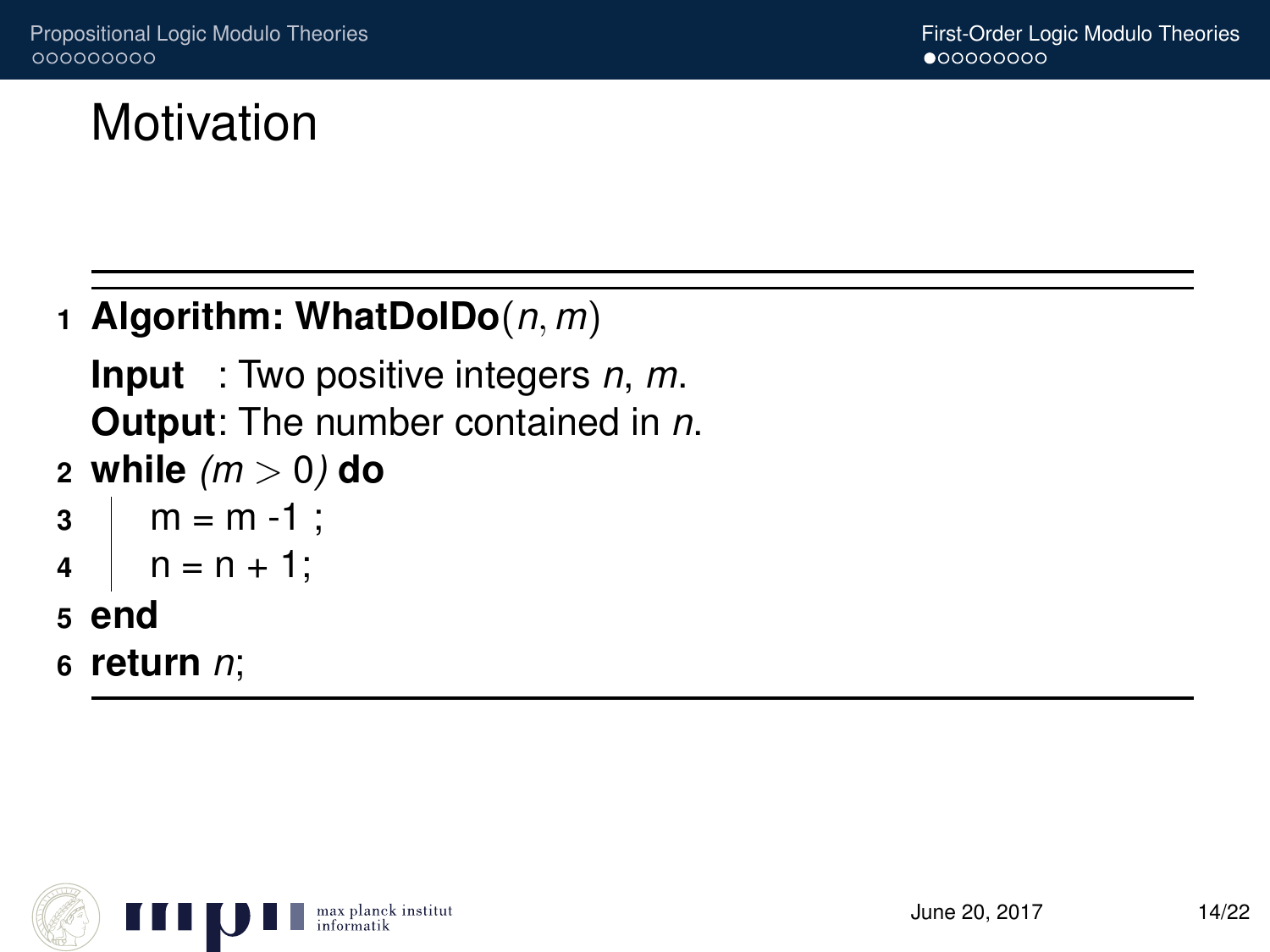# In First-Order Logic Modulo LIA

| 2 | $\forall n, m.$     | $(m > 0, R(2, n, m) \rightarrow R(3, n, m))$       |
|---|---------------------|----------------------------------------------------|
| 2 | $\forall n, m.$     | $(m = 0, R(2, n, m) \rightarrow R(6, n, m))$       |
| 3 | $\forall n, m, m',$ | $(m' = m - 1, R(3, n, m) \rightarrow R(4, n, m'))$ |
| 4 | $\forall n, m, n',$ | $(n' = n + 1, R(4, n, m) \rightarrow R(5, n', m))$ |
| 5 | $\forall n, m.$     | $(R(5, n, m) \rightarrow R(2, n, m))$              |

$$
\forall n,m \,.\, (R(2,n,m) \rightarrow R(6,n+m,0))
$$

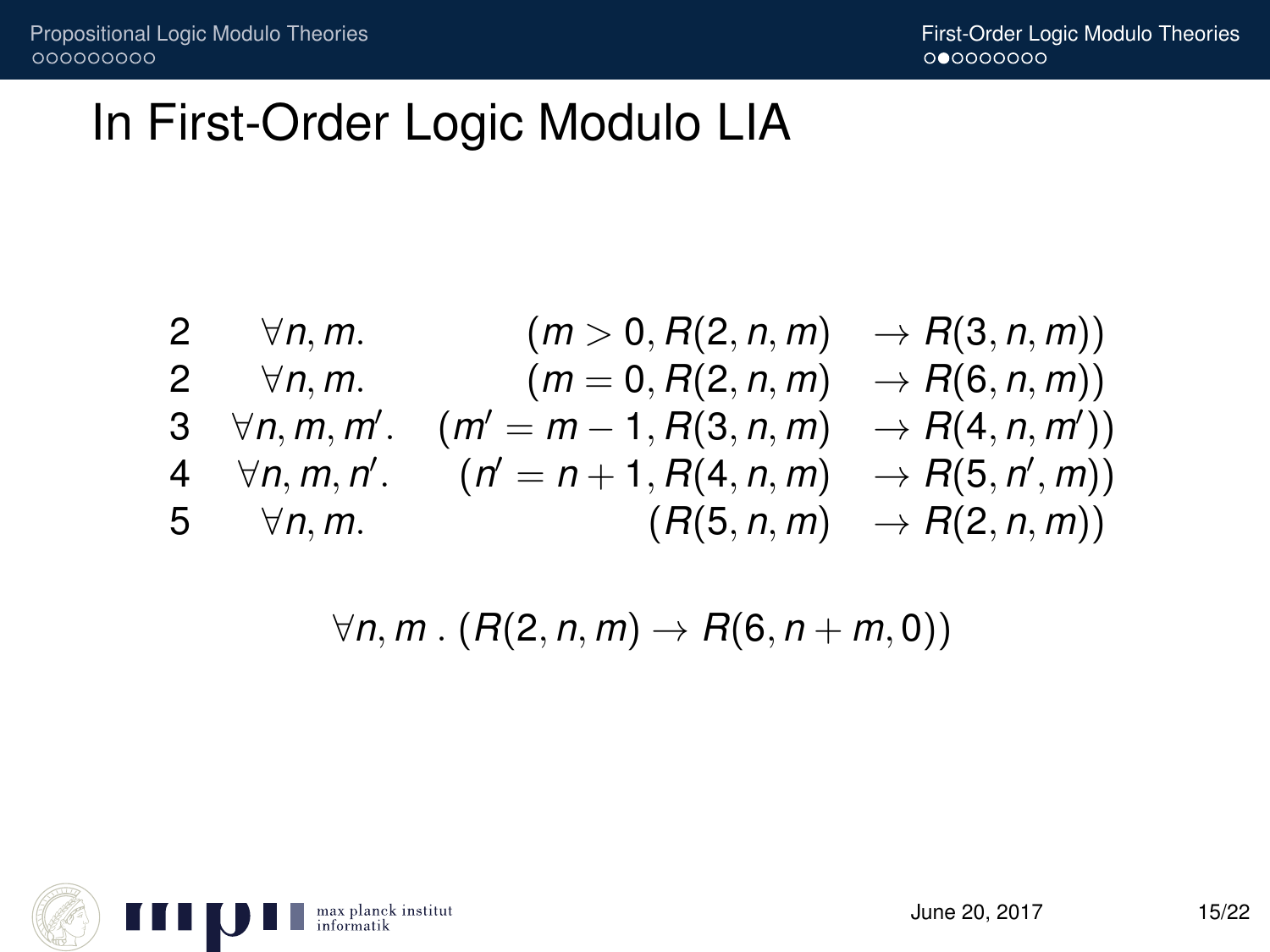## 2-Counter Machines (Minsky 1967)

The memory of the machine are two integer counters  $k_1$ ,  $k_2$ , where the integers are not limited in size, resulting in the name. The counters may be initialized at the beginning with arbitrary positive values.

A program consists of a finite number of programming lines, each coming with a unique and consecutive line number and containing exactly one instruction. The available instructions are:

- $inc(k_i)$  increment counter  $k_i$  and goto the next line,
- $td(k<sub>i</sub>, n)$ if  $k_i > 0$  then decrement  $k_i$  and goto the next line, otherwise goto line *n* and leave counters unchanged, goto *n* goto line *n*,

halt halt the computation.

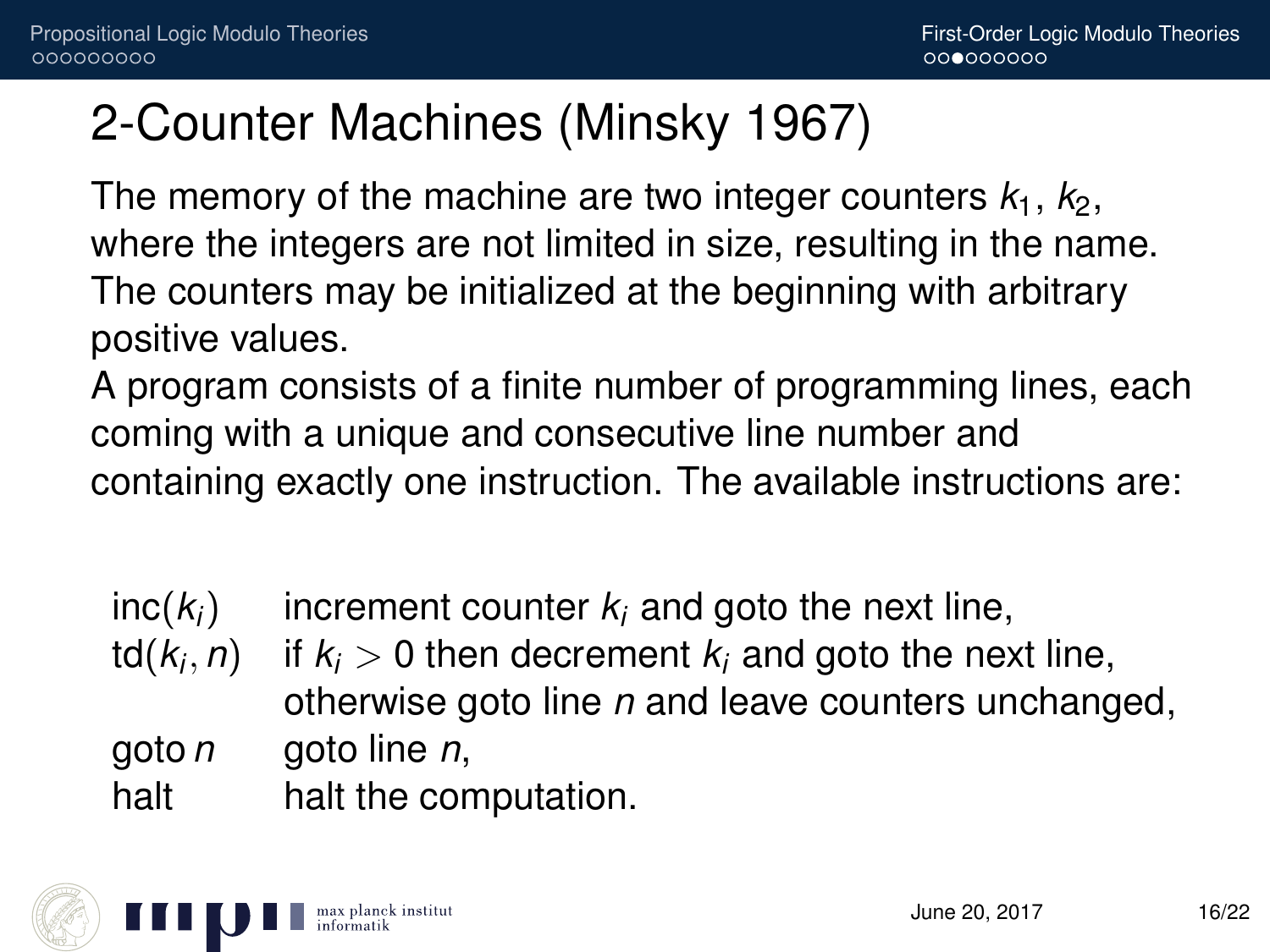## Example: WhatDoIDo

- 2  $td(k_2, 6)$
- 4 inc $(k_1)$
- 5 goto 2
- 6 halt

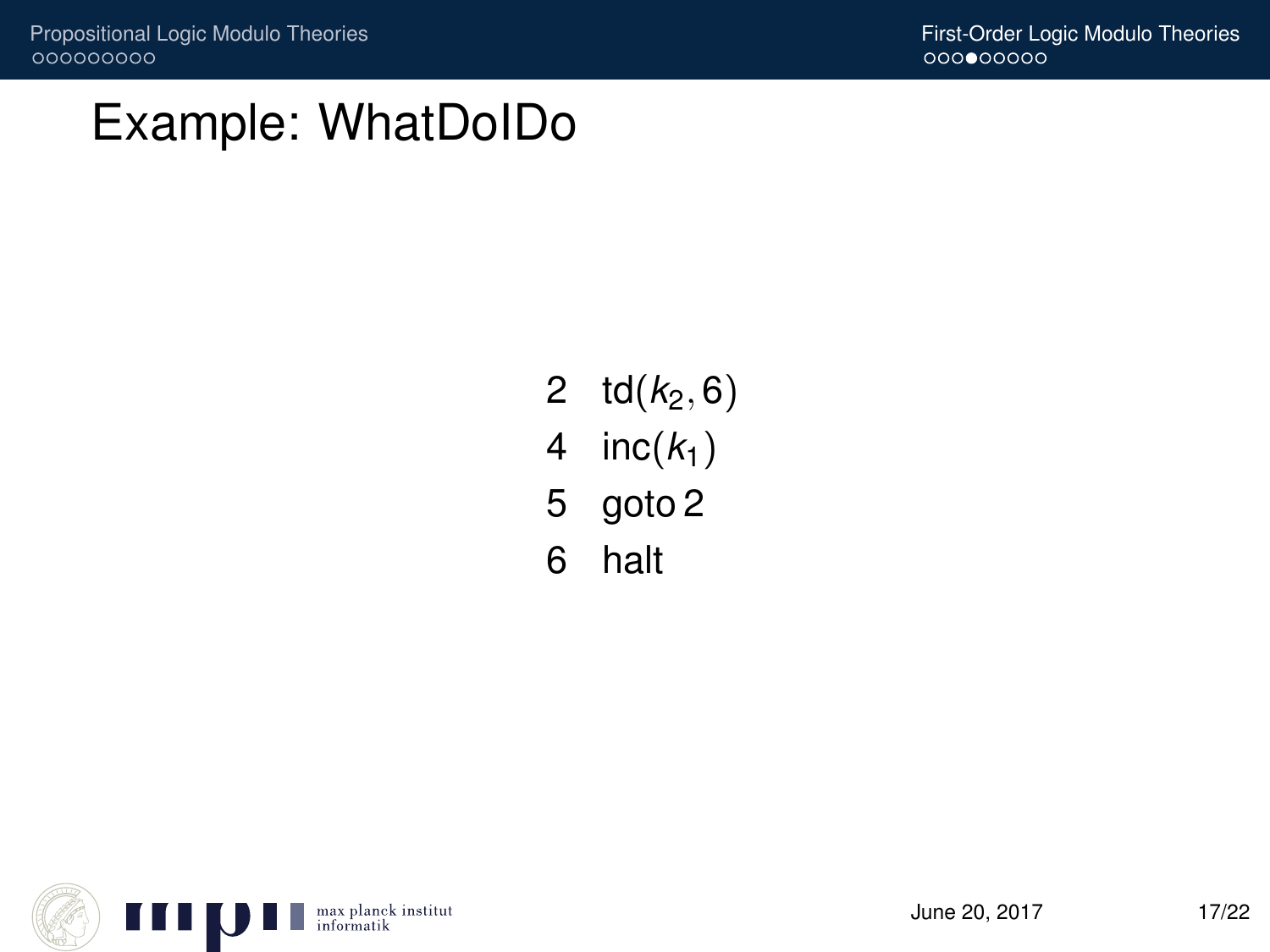## 8.7.1 Theorem (2-Counter Machine Halting Problem)

The halting problem for 2-counter machines is undecidable (Minsky 1967).

#### Proof.

(Idea) By a reduction to the halting problem for Turing machines.

### 8.7.2 Proposition (FOL(LIA) Undecidability with a Single Ternary Predicate)

Unsatisfiability of a FOL(LIA) clause set with a single ternary predicate is undecidable.

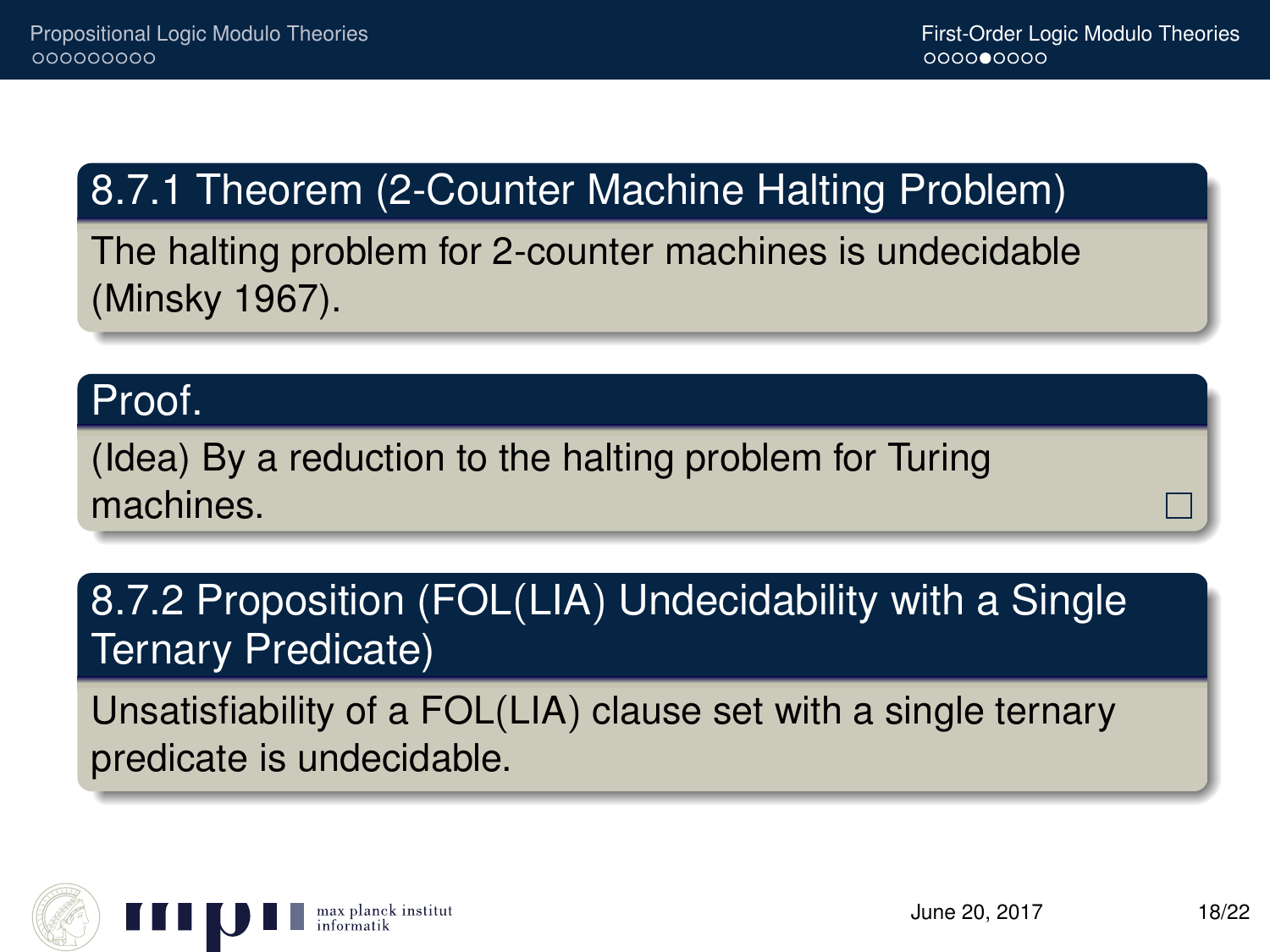# FOL(LIA) Decidable for Binary or Monadic Predicates?

No: translate 2-counter machine halting problem to FOL(LIA) with a single monadic predicate.

Idea: translate state (*i*, *n*, *m*) where the program is at line *i* with respective counter values *n*, *m* by the integer 2*<sup>n</sup>* · 3 *<sup>m</sup>* · *p<sup>i</sup>* where *p<sup>i</sup>* is the *i*<sup>th</sup> prime number following 3

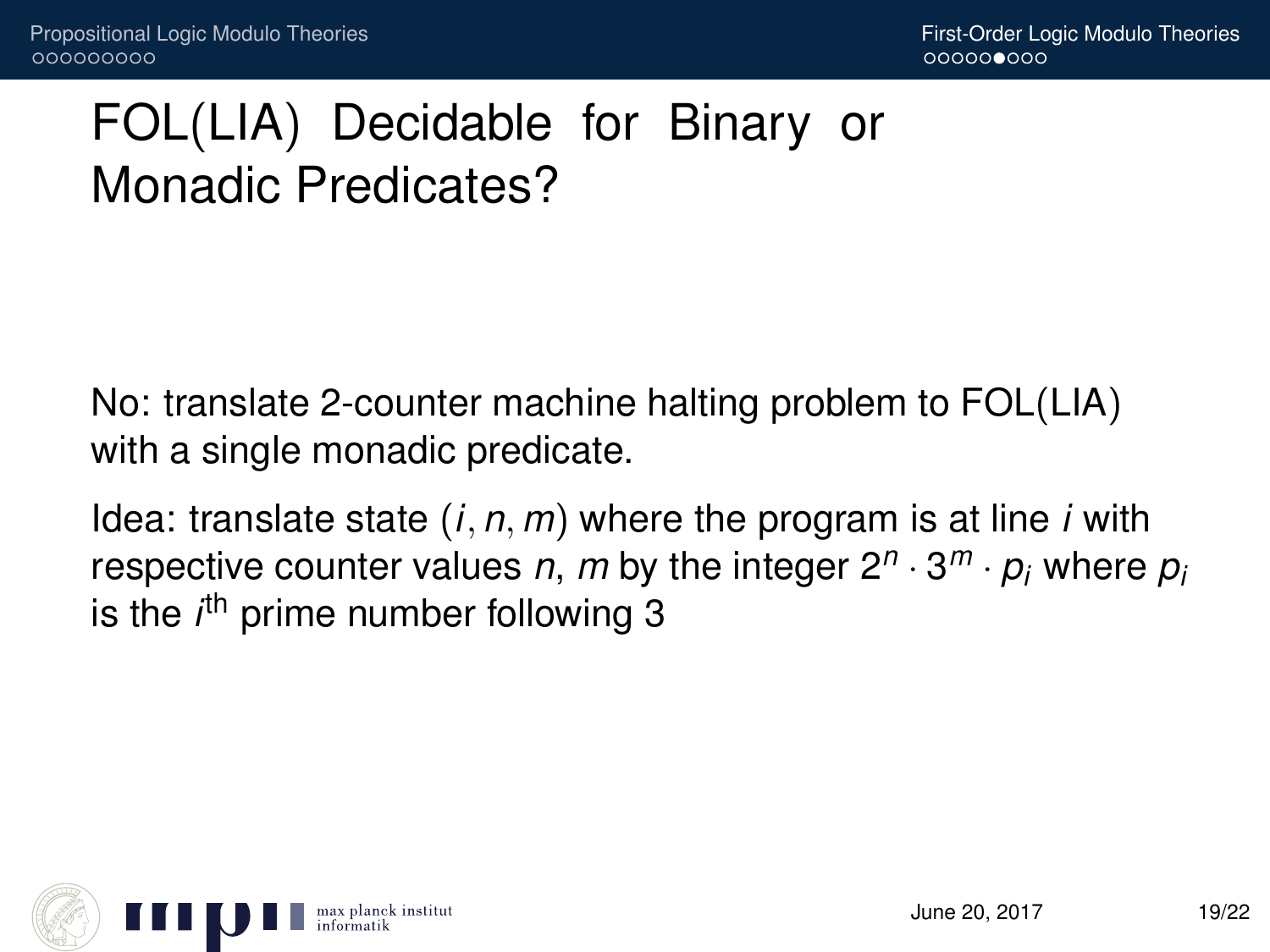## Example: WhatDoIDo

- $td(k_2, 4)$
- 2 inc $(k_1)$
- 3 goto 1
- 4 halt

$$
5y = x, 3y' = y, x' = 7y', S(x) \rightarrow S(x')
$$
  
\n
$$
5y = x, 3y' + 1 = y, x' = 13y', S(x) \rightarrow S(x')
$$
  
\n
$$
5y = x, 3y' + 2 = y, x' = 13y', S(x) \rightarrow S(x')
$$
  
\n
$$
7y = x, x' = 2y, x'' = 11x', S(x) \rightarrow S(x'')
$$
  
\n
$$
11y = x, x' = 5y, S(x) \rightarrow S(x')
$$
  
\n
$$
13y = x, S(x) \rightarrow
$$